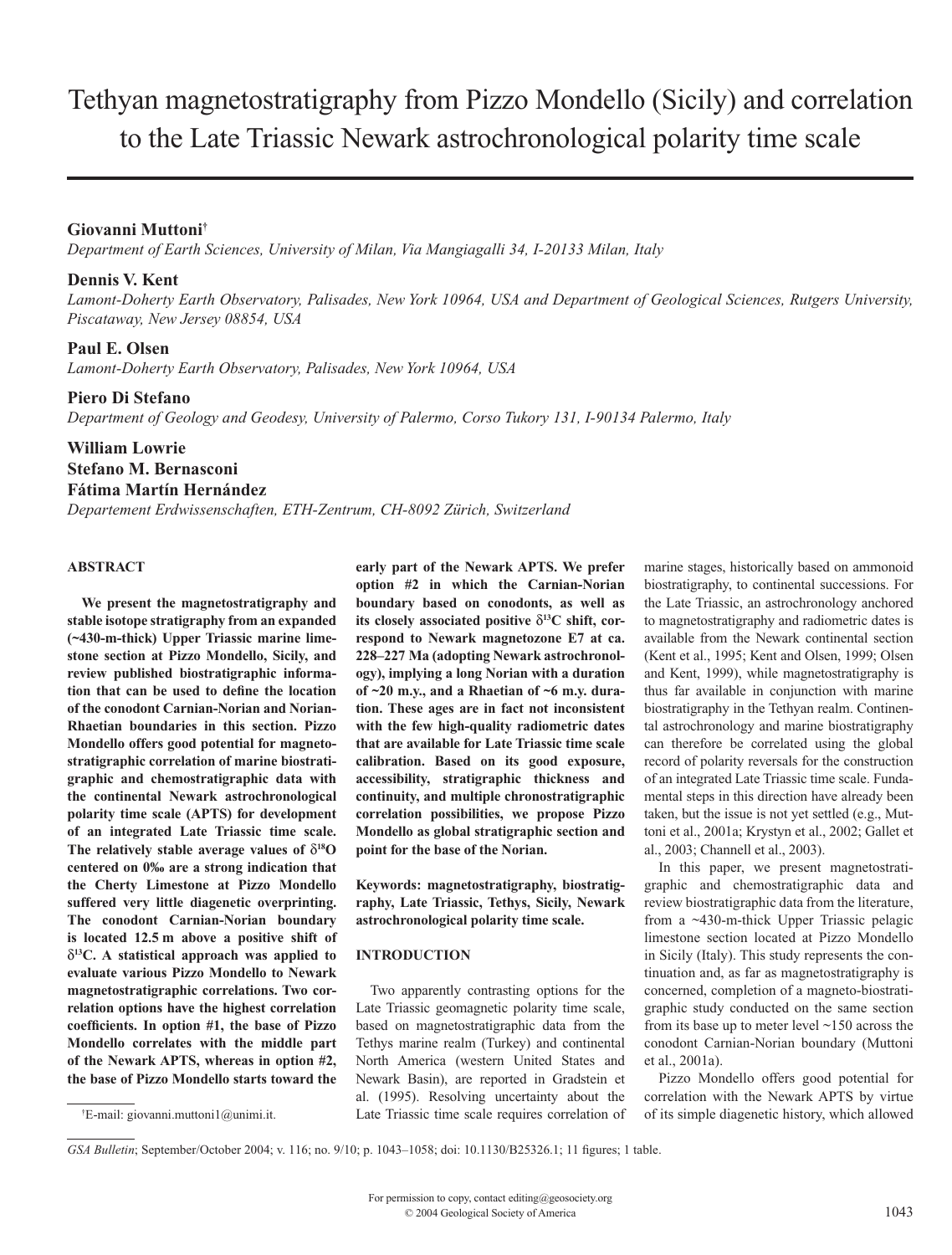

**Figure 1. The Pizzo Mondello section is located in Sicily (A), and particularly in the Sicani Mountains of central-western Sicily (B). The section crops out near the village of Bivona at the locality La Cava along the Acque Bianche Creek (C, D) (section coordinates: topographic sheet 266 I NE "Bivona"; lat. 37.6**°**N, long. 13.4°E).**

preservation of the original magnetostratigraphic signal, as well as stratigraphic continuity, with strata in strict stratigraphic superposition, and relatively high rates of sedimentation (20–30 m/m.y.) compared to classic Tethyan sections of the Hallstatt type (e.g., Krystyn et al., 2002). The aim of this paper is to correlate marine age-diagnostic fossils as well as stable isotope data from the Pizzo Mondello magnetostratigraphic section to the Newark APTS for construction of an integrated Late Triassic time scale.

#### **GEOLOGY**

The Pizzo Mondello section is located in the Neogene fold-and-thrust belt of the Sicani Mountains of western Sicily (Fig. 1). The Sicani Mountains are composed mainly of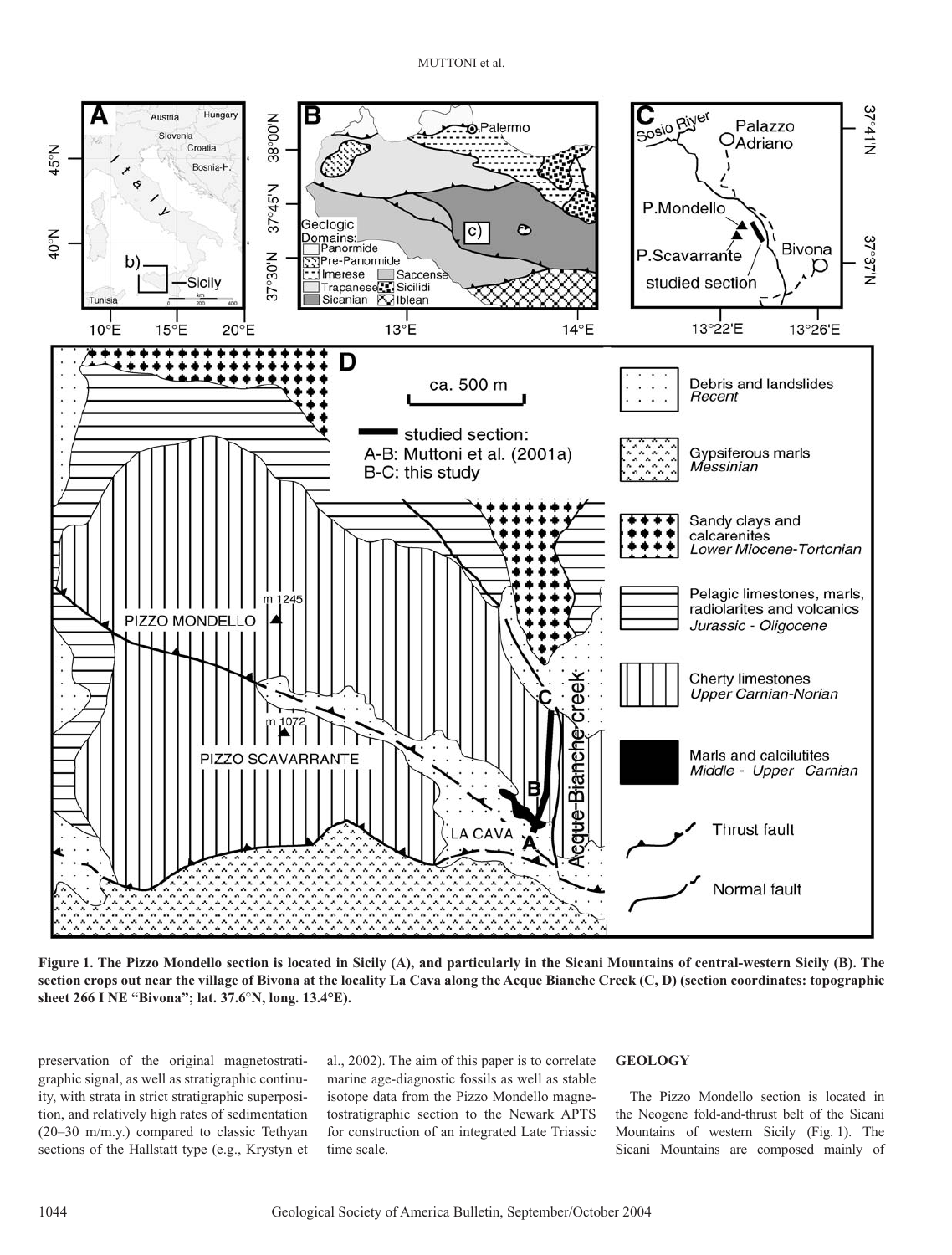

**Figure 2. The Late Triassic Pizzo Mondello section, whose ~150-m-thick basal part straddling the conodont Carnian-Norian boundary was studied by Muttoni et al. (2001a). The upper part of the section, up to meter level ~430 in the uppermost Norian, is the subject of this study.**

pelagic sediments of Permian to Cenozoic age, deposited in a Tethyan basinal setting of African (Gondwanan) affinity (Di Stefano, 1990; for additional information, see Muttoni et al., 2001a). The section, relatively well exposed and continuous (Fig. 2), starts at the base with a few meters of (unsampled) poorly outcropping marls and marly limestones of early-late Carnian age of the uppermost Mufara Formation (Di Stefano and Gullo, 1997; Buratti and Carrillat, 2002) (Fig. 3). These are overlain by ~430 m of evenly bedded to nodular cherty calcilutites, hereafter referred to as Cherty Limestone (known also as "Halobia" Limestone; De Capoa Bonardi, 1985). The Cherty Limestone is overlain by a few tens of meters of poorly exposed lower to middle Rhaetian calcilutites and marls (Portella Gebbia Formation), which are disconformably overlain by Jurassic sediments (Gullo, 1996).

The Cherty Limestone is subdivided, from base to top, into four lithostratigraphic units (Fig. 3):

i. A basal 3-m-thick interval located just above the Mufara Formation and characterized by calcilutites with rare chert nodules;

ii. A 143.5-m-thick interval of dm-thick, wellbedded white calcilutites with black chert nodules, intercalated with cm-thick marl levels. The calcilutites contain abundant pelagic bivalves (Halobids), foraminifers, radiolarians, sponge spicules, sparse ammonoids and ostracods (Gullo, 1996), as well as calcispheres and calcareous nannofossils (Bellanca et al., 1993, 1995);

iii. An 11.5-m-thick interval of brecciated limestones, hereafter referred to as the "breccia" level;

iv. An upper 267.5-m-thick interval of dm- to cm-thick, well-bedded to nodular whitish calcilutites with chert nodules. Chert ends at meter level  $\sim$ 290.

Muttoni et al. (2001a) analyzed the magnetostratigraphy and conodont biostratigraphy of units (i) and (ii) (Fig. 3). In this paper, we present magnetostratigraphic data essentially from unit (iv), chemostratigraphic data from the whole section [units (i) to (iv)], as well as an overall interpretation of the available biostratigraphic data from the literature.

# **BIOSTRATIGRAPHY**

Triassic stage boundaries are historically established using ammonoids. These are present at Pizzo Mondello (Gemmellaro, 1904); however, they have not yet been studied with modern stratigraphic criteria. The age of the Pizzo Mondello section is therefore based on conodont biostratigraphy as a proxy for the ammonoid zonation (e.g., Krystyn, 1980; Krystyn et al., 2002).

#### **The Carnian-Norian Boundary**

The ammonoid Carnian-Norian boundary is approximated by conodonts using the first appearances of *Metapolygnathus communisti* A, *M. communisti* B, or *Norigondolella navicula*  (Krystyn et al., 2002). The last appearances of *Metapolygnathus polygnathiformis* and *M. nodosus* predate the first appearances of both *M. communisti* and *N. navicula* in the late Tuvalian (Krystyn et al., 2002). Similar conclusions regarding *N. navicula, M. polygnathiformis,* and *M. nodosus (Epigondolella nodosa)* were reached also by Channell et al. (2003). After an early account by Gullo (1996), the conodont biostratigraphy across the Carnian-Norian boundary at Pizzo Mondello was reported by Muttoni et al. (2001a) based on 46 samples

from the lower  $\sim$ 150 m of the section (samples Pm1–46; Fig. 3). These authors placed the Carnian-Norian boundary in a conservative stratigraphic interval between the last occurrences of *M. polygnathiformis* and *M. nodosus* at meter level 66.5 (sample Pm18) and the first occurrence of *E. triangularis* at meter level 105.5 (sample Pm31). Krystyn et al. (2002) reported data from five new samples (samples K1–5; Fig. 3), made an overall reinterpretation of the conodonts distribution of Muttoni et al. (2001a), and placed the Carnian-Norian boundary close to the last occurrence of *M. communisti* at meter level ~97 in the upper part of the stratigraphic interval of Muttoni et al. (2001a). A positive carbon isotope shift (described below) is located 12.5 m below Krystyn et al.'s (2002) conodont Carnian-Norian boundary (Fig. 3).

#### **The Norian and Rhaetian**

The breccia level of unit (iii) is within the early Norian (Gullo, 1996; A. Nicora, 2003, personal commun.) and does not seem to be associated with a major biostratigraphic gap. The overlying unit (iv) contains Norian conodonts that extend to the latest Norian (latest Sevatian) age with *Parvigondolella lata* and *Misikella hernsteini* (Gullo, 1996; A. Nicora, 2003, personal commun.). The conformably overlying Portella Gebbia Formation is of Rhaetian age. It contains at the base the first occurrence of *Misikella posthernsteini,* which is a proxy marker of the Norian-Rhaetian boundary (Gullo, 1996), and in the uppermost part, the first occurrence of *Zieglericonus rhaeticus,* which was found in Great Britain immediately below the *Psiloceras* fauna of Liassic age (Gullo, 1996). Disconformably overlying the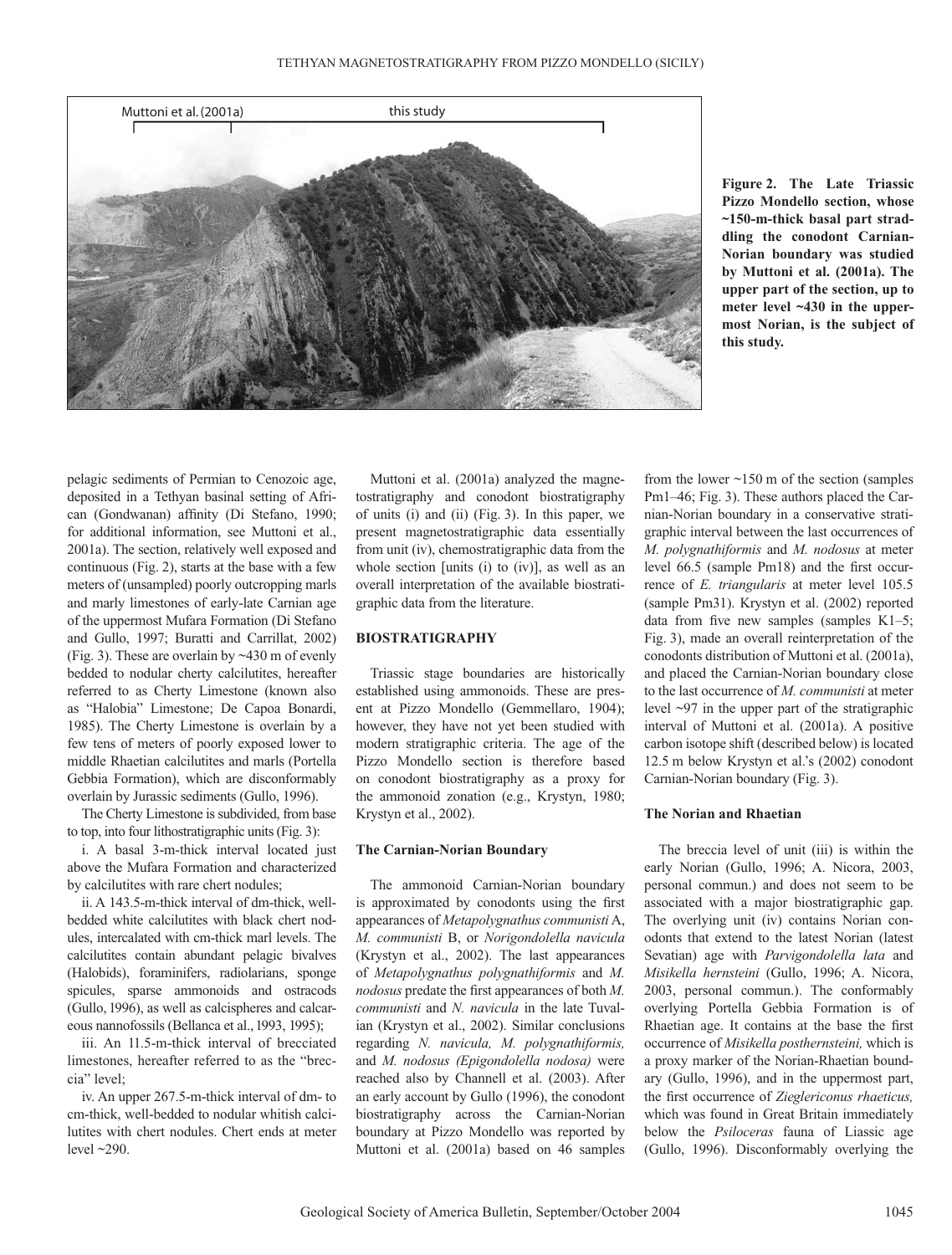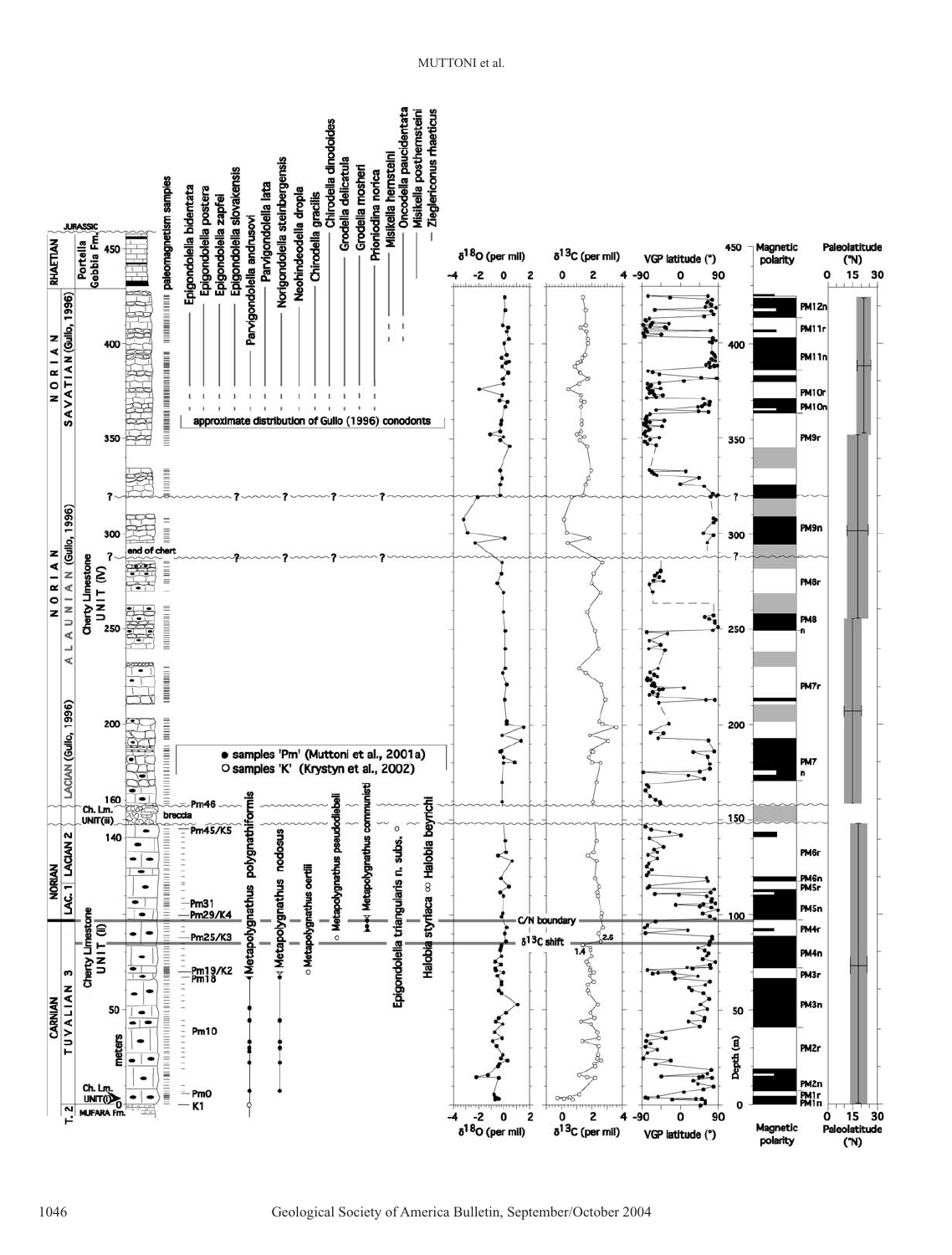*Z. rhaeticus* limestones are strata of Liassic or Maastrichtian age (Gullo, 1996).

The Pizzo Mondello biostratigraphic section therefore straddles the late Carnian (Tuvalian 2) to middle Rhaetian time interval. Sampling for magnetostratigraphy and chemostratigraphy was restricted to the late Carnian–latest Norian interval of Cherty Limestone deposition.

#### **STABLE ISOTOPE GEOCHEMISTRY OF CARBONATES**

Stable oxygen  $(\delta^{18}O)$  and carbon  $(\delta^{13}C)$ isotope compositions were analyzed in 115 samples of bulk carbonate (Fig. 3). The samples were reacted at 90 °C with 100% phosphoric acid on an automated carbonate device connected to a VG-PRISM mass spectrometer calibrated with NBS 18, NBS 19, and NBS 20. Analytical reproducibility of the method is better than ±0.1‰ for both carbon and oxygen.

The relatively stable average value of  $\delta^{18}O$ centered on ~0‰ is a strong indication that these rocks have suffered little diagenetic overprinting, except at three intervals—i.e., near the base of the section, at  $\sim$ 290–320 m, and at 375 m– where  $\delta^{18}$ O values of ~ –2‰ to ~ –3‰ and  $\delta^{13}$ C values of  $\sim$ 1‰ to  $\sim$ 0‰ are attained (Fig. 3).

The most prominent feature observed in the carbon isotope curve is a positive shift of ~0.8‰ at meter level 84.5, from average values of  $\sim$ 1.8‰ to  $\sim$ 2.6‰. This shift is located 12.5 m below Krystyn et al.'s (2002) conodont proxy of the Carnian-Norian boundary, and almost exactly in the middle part of the conodont Carnian-Norian boundary interval of Muttoni et al. (2001a) (Fig. 3). Values of  $\delta^{13}$ C averaging 1.4‰ are reestablished at meter level ~300 m in apparent association with the disappearance of chert nodules (Fig. 3). The  $\delta^{13}$ C positive shift at 84.5 m is interpreted as a consequence of a

◢

global increase in burial rate of organic carbon compared to the burial of carbonate carbon. This could be the consequence of an increased preservation of organic carbon (Weissert et al., 1998; Kump and Arthur, 1999). The generally simple diagenetic history of the Pizzo Mondello pelagic carbonates, indicated by their oxygen isotope composition, suggest that the carbon isotope shift at 84.5 m is a primary feature reflecting changes in the global carbon cycle and is therefore potentially useful to approximate the location of the biostratigraphic Carnian-Norian boundary on a global scale.

### **PALEOMAGNETISM**

Paleomagnetic samples from Pizzo Mondello were drilled and oriented in the field at an average sampling interval of ~1.6 m. Muttoni et al. (2001a) collected 119 samples from the  $0-146.5$  m interval [units (i) to (ii)]; in this study, an additional 14 samples were collected from this same stratigraphic interval, as well as 277 samples from the base of unit (iv) at meter level 158 up to the top of unit (iv) at 424.8 m. The total number of standard ~11 cc specimens for analysis is 410 (Fig. 4). All new samples were thermally demagnetized and analyzed at the paleomagnetic laboratory of ETH Zürich. The extremely weak magnetization of Pizzo Mondello limestones required the use of a high-sensitivity magnetometer with DC SQUID technology.

#### **Rock Magnetic Properties**

The intensity of the natural remanent magnetization (NRM) is on average 0.01 mA/m, with higher values (>0.1 mA/m) between meter level ~350 and ~400 (Fig. 4A). Magnetic susceptibility is in general in the diamagnetic range (i.e., small negative values).

**Figure 3. The Late Triassic Pizzo Mondello section, with indication of biostratigraphic age (T. 2—Tuvalian 2, LAC. 1—Lacian 1), lithology units (i) to (iv) (Ch. Lm.—Cherty Limestone), paleomagnetism samples from this study (i.e., from unit [iv]) as well as Muttoni et al. (2001a) (i.e., from units [i] to [ii]), and conodont samples across the Carnian-Norian boundary from Muttoni et al. (2001a; samples Pm0 to Pm46; solid circles) as well as Krystyn et al. (2002; samples K1 to K5; empty circles). The conodont Carnian-Norian boundary falls at meter level ~97 according to Krystyn et al. (2002). The approximate distribution of late Norian-Rhaetian conodonts from Gullo (1996) is also indicated. The bulk-carbonate oxygen (**δ**18O) and carbon (**δ**13C) isotope compositions are reported in ‰ with reference to VPDB (Coplen, 1996). A well-defined** δ**13C positive shift is located at meter level 84.5. The latitude of the sample VGP (virtual geomagnetic pole) relative to the north pole of the mean paleomagnetic axis is plotted as a function of stratigraphic depth, with magnetic polarity zones shown by filled (open) bars for normal (reverse) polarity. Single-sample polarity zones are shown by half-bars. Gray-shaded bars represent portions with no data. At the far right of figure is shown the long-term paleolatitude drift of Pizzo Mondello derived from the characteristic magnetization inclinations (Table 1, data entries #2 to #5).**

A representative suite of samples was subjected to rock magnetic analysis using isothermal remanent magnetization (IRM) acquisition (up to 2.5 T) and thermal demagnetization experiments. Samples showed three types of behaviors: (1) saturation IRM reached by ~500 mT field (Fig. 4B, case "a"); (2) IRM reached an apparent plateau but began to climb again once fields in excess of 1.5 T were applied (case "b"); or (3) IRM showed no tendency to saturate even in a field of 2.5 T (case "c"). This suggests a composite magnetic mineralogy with contrasting coercivities.

Thermal demagnetization of three-component IRM (Lowrie, 1990) showed the presence of a ubiquitous and dominant low-coercivity and ~570 °C maximum unblocking temperature mineral interpreted as magnetite, coexisting with a higher-coercivity and ~680 °C maximum unblocking temperature phase interpreted as hematite (Fig. 4C). This subsidiary mineral is more common within units (i) and (iv). Minor amounts of a sulfide or Ti-rich magnetite phase are also suggested by an inflection in the lowand intermediate-coercivity curves occasionally observed between 200 and 400 °C (Fig. 4C).

The dominant magnetite phase that carries the natural remanence at Pizzo Mondello is interpreted to be of mainly detrital origin (Moskowitz et al., 1993) as inferred from the application of the method of Egli (2004) on two selected samples.

#### **Paleomagnetic Directions and Magnetostratigraphy**

The results of stepwise thermal demagnetization of NRM displayed as standard vector end-point demagnetization diagrams show a multicomponent structure. There is an initial magnetization component along the north and steep positive present-day field direction, isolated between room temperature and  $\sim$ 200–300 °C in the majority of the specimens. At higher demagnetization temperatures, from ~200–300 °C to ~400 up to a (rare) maximum of 500–550 °C, about three-quarters (73%) of the specimens show the presence of a southeastand-down or northwest-and-up (in geographic coordinates) characteristic component, interpreted as acquired during normal and reverse geomagnetic polarity, respectively (Figs. 5 and 6). Subordinate intermediate components at polarity transitions or resulting from contamination of the characteristic magnetization by the present-day field direction are also present. Directional scattering often observed close to the origin of the demagnetization diagrams (Fig. 5) is associated with the weakest and most unstable part of the characteristic remanence, which, toward the end of the demagnetization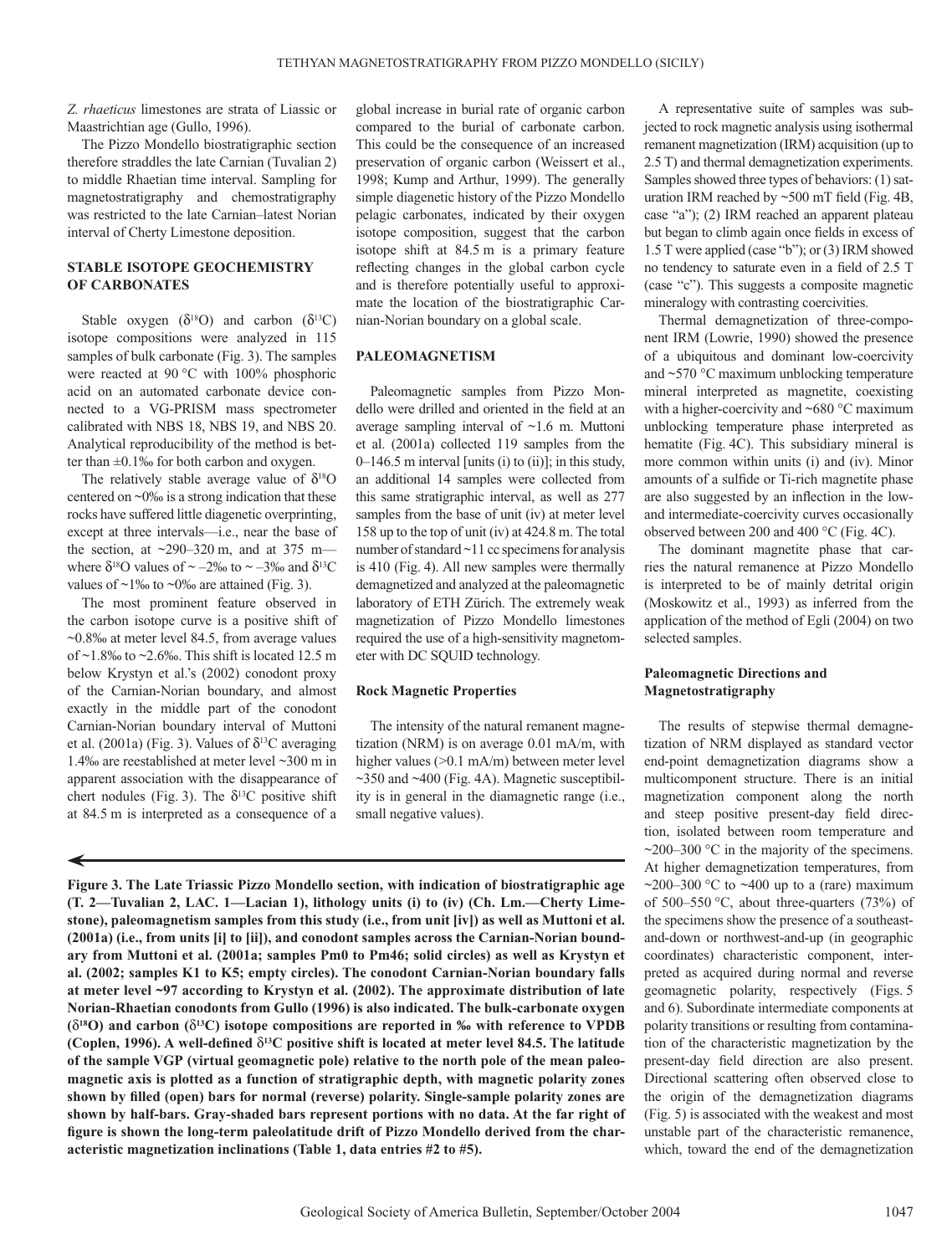**Figure 4. The natural remanent magnetization (NRM) intensities of the Pizzo Mondello section are on average less than 0.01 mA/m (A). Basic rock magnetic properties using isothermal remanent magnetization (IRM) acquisition curves (B), and thermal decay of three-component IRM (C) indicate that samples have a dominant magnetic phase that is probably magnetite coexisting with a higher-coercivity fraction interpreted as hematite. T. 2—Tuvalian 2, LAC. 1—Lacian 1.**

process, approached the background noise level of the DC SQUID magnetometer (i.e., NRM  $\langle \sim 10^{-6}$  A/m at 400 °C).

After correction for the homoclinal bedding tilt, the mean normal and reverse characteristic component directions become more easterly and westerly, respectively (Figs. 5 and 6). Although normal and reverse populations are clearly seen, their means depart from antipodality by  $\sim 36^{\circ}$ , which we attribute to residual contamination from present-day field overprinting. The effect of the contaminating bias and/or transitional components on the mean direction can be minimized by first inverting all directions to common polarity, which results in a tilt-corrected mean direction of declination =  $107.0^{\circ}$ , inclination = 34.5° (Table 1, data entry #1). The corresponding overall paleomagnetic pole, calculated by averaging the virtual geomagnetic pole (VGP) for each characteristic component direction, is located at lat.  $0.4^{\circ}$  S, long. 78.0° E (Table 1, data entry #1).

The Pizzo Mondello paleomagnetic pole is rotated 104° clockwise with respect to the broadly coeval (Late Triassic–Early Jurassic) Gondwanan reference paleomagnetic pole located at lat. 71.1° N, long. 214.8° E (Table 1, data entry #6; Muttoni et al., 2001b). By subdividing the section into four stratigraphically superposed intervals, i.e., from 0 to 146.5 m (late Carnian–early Norian), 158.0 to 255.3 m ("early Norian"), 256.3 to 352.8 m ("middle Norian"), and 353.8 to 424.8 m ("late Norian"), the general amount of clockwise tectonic rotation does not substantially change, with only a moderate apparent increase from  $93^\circ$  in the 0–146.5 m interval to an average of  $\sim$ 110 $\degree$  in the 158.0–424.8 m interval (Table 1, data entries #2 to #5). Tectonic rotations in the fold-and-thrust belt of Sicily were mostly clockwise and occurred essentially during the Neogene (see discussion and references in Muttoni et al., 2001a). Nevertheless, a paleolatitude of  $19^{\circ}$   $\pm$ 3° N, calculated from the average paleomagnetic direction for the entire Pizzo Mondello section (Table 1, data entry #1), agrees nicely with the paleolatitude expected at Pizzo Mondello

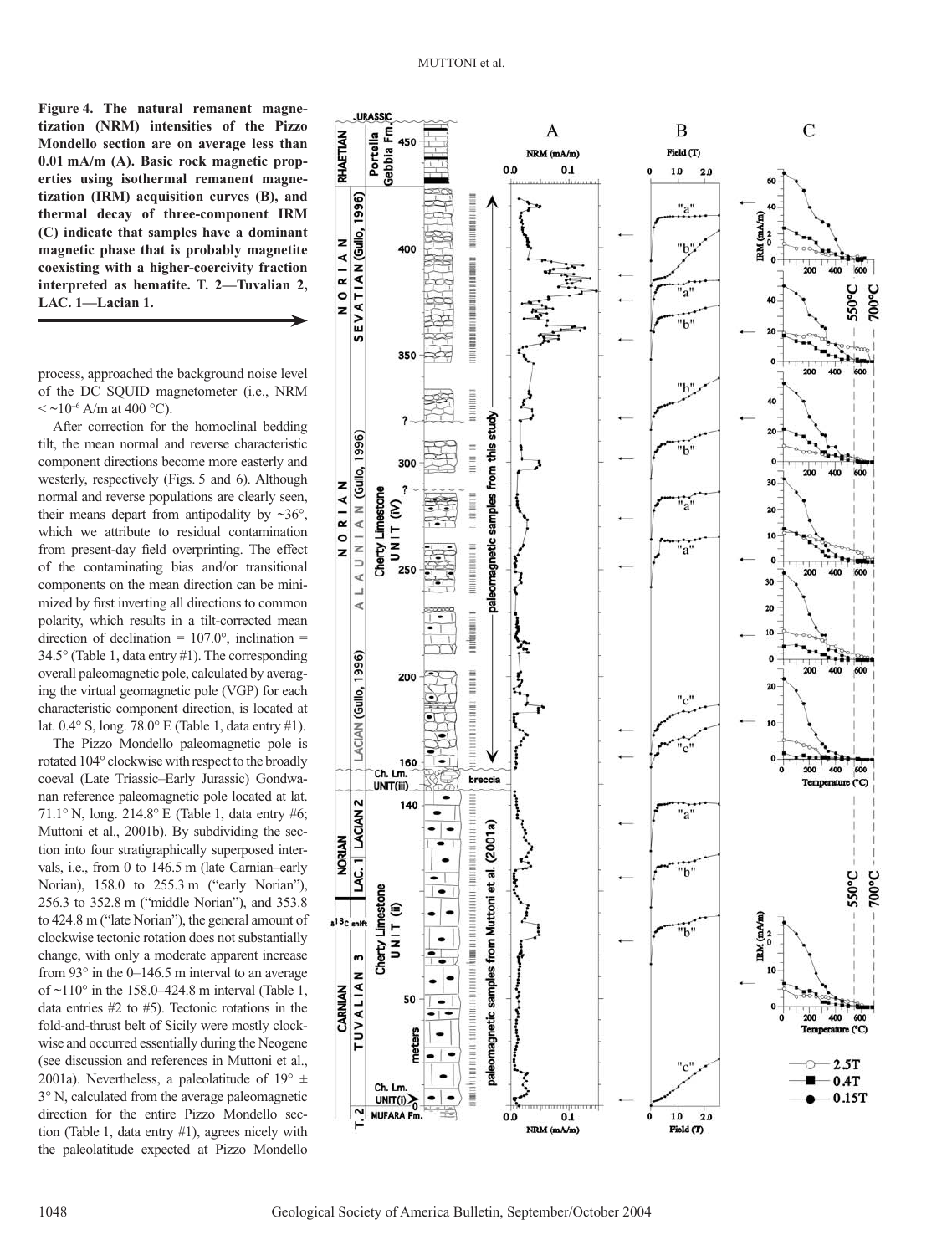

**Figure 5. Vector end-point demagnetization diagrams of representative samples from Pizzo Mondello. Closed symbols are projections onto the horizontal plane, and open symbols onto the vertical plane in geographic (in situ) coordinates. Demagnetization temperatures are expressed in °C.**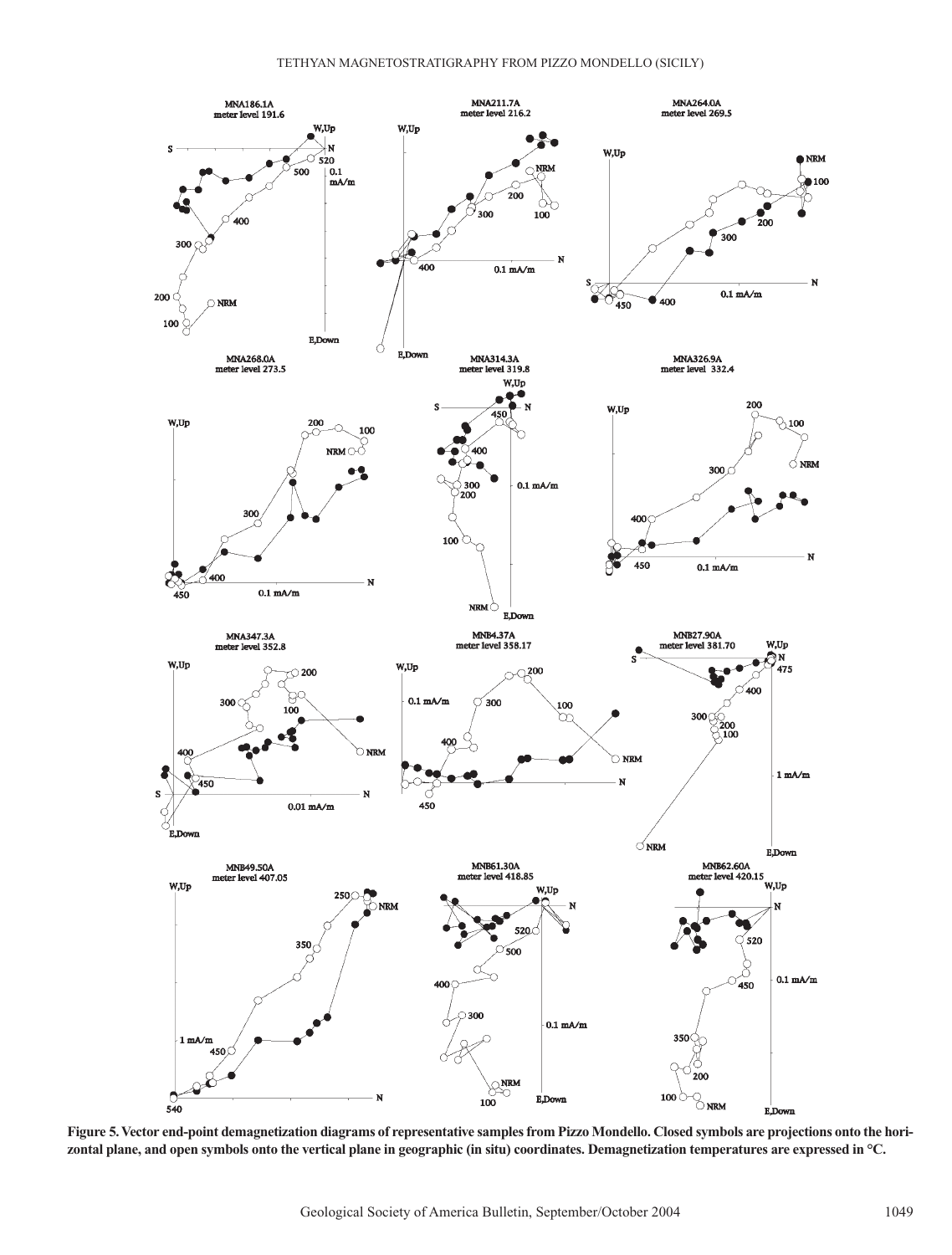

**Figure 6. Equal-area projections before (in situ) and after bedding tilt correction of the characteristic component directions from Pizzo Mondello (Table 1, data entry #1). Closed symbols are projections onto the lower hemisphere and open symbols onto the upper hemisphere.**

| No.                                                                           | Age                                                                   | <b>Meters</b>   | $N/M_{\circ}$ | In situ      |      |      |                    | Tilt-corrected |             |     |                      |                |                        |     |            |               |               |         |  |
|-------------------------------------------------------------------------------|-----------------------------------------------------------------------|-----------------|---------------|--------------|------|------|--------------------|----------------|-------------|-----|----------------------|----------------|------------------------|-----|------------|---------------|---------------|---------|--|
|                                                                               |                                                                       |                 |               | Dec.<br>(°E) | Inc. | k    | $\alpha_{\rm{gs}}$ | Dec.<br>(°E'   | Inc.<br>(°) | ĸ   | $\alpha_{95}$<br>(°) | Lat.           | Long.<br>$(^{\circ}E)$ | Κ   | A95<br>(°) | Plat.<br>(°N) | Rot.<br>(°CW) | Ref.    |  |
|                                                                               | Paleomagnetic directions and pole from overall Pizzo Mondello section |                 |               |              |      |      |                    |                |             |     |                      |                |                        |     |            |               |               |         |  |
|                                                                               | 1 late Carnian-late Norian                                            | 000.0-424.8     | 410/296       | 154.7        | 41.7 | 6    | 3.5                | 107.0          | 34.5        | 6   | 3.6                  | $0.4^\circ$ S  | 78.0                   | 6   | 3.6        | $19 \pm 3$    | 104           | (1)     |  |
| Paleomagnetic directions and poles from Pizzo Mondello individual subsections |                                                                       |                 |               |              |      |      |                    |                |             |     |                      |                |                        |     |            |               |               |         |  |
|                                                                               | 2 late Carnian-early Norian                                           | $000.0 - 146.5$ | 133/107       | 147.4        | 40.8 | 5    | 7.2                | 95.6           | 33.8        | 4.5 | 7.3                  | $8.1^\circ$ N  | 88.0                   | 5   | 6.9        | $18 \pm 5$    | 93            | $(1-2)$ |  |
|                                                                               | 3 "early Norian"                                                      | 158.0-255.3     | 100/56        | 151.2        | 38.8 |      | 7.8                | 114.1          | 28.5        | 6   | 8.2                  | $7.0^\circ$ S  | 77.9                   | 6   | 8.2        | $15 \pm 5$    | 110           | (1)     |  |
|                                                                               | 4 "middle Norian"                                                     | 256.3-352.8     | 56/36         | 156.7        | 43.7 | 7.5  | 9.4                | 117.8          | 33.7        |     | 9.5                  | $11.5^\circ$ S | 69.1                   |     | 9.6        | $18 \pm 6$    | 117           | (1)     |  |
|                                                                               | 5 "late Norian"                                                       | 353.8-424.8     | 121/97        | 163.3        | 42.9 | 10.5 | 4.7                | 108.8          | 38.6        | 10  | 4.7                  | $0.1^\circ$ S  | 74.3                   | 10  | 4.8        | $22 \pm 3$    | 105           | (1)     |  |
| Reference Gondwanan paleomagnetic direction and pole                          |                                                                       |                 |               |              |      |      |                    |                |             |     |                      |                |                        |     |            |               |               |         |  |
|                                                                               | 6 Late Triassic-Early Jurassic                                        |                 | $N = 4$       |              |      |      |                    | 352.8          | 35.7        |     |                      | 71.1°N         | 214.8                  | 458 | 4.3        | $20 \pm 3$    |               | (3)     |  |

Note: Pizzo Mondello is located at lat. 37.6°N, long. 13.4°E.

No.—data entry number; Age—biostratigraphic age of Pizzo Mondello strata; Meters—stratigraphic thickness in meters of Pizzo Mondello strata; N,—number of standard 11.4 cc specimens collected; N<sub>2</sub>—number of paleomagnetic directions used to calculate the mean; Dec., Inc.—declination and inclination, in geographic or tilt-corrected coordinates; k,  $\alpha_{95}$ -Fisher precision parameter and radius of cone of 95% confidence about the mean direction, respectively; Lat., Long.—paleomagnetic pole latitude and longitude; K, A95—Fisher precision parameter and radius of cone of 95% confidence about the mean pole, respectively; Plat.—paleolatitude at Pizzo Mondello, expressed in degrees; Rot.—great circle distance between the paleomagnetic poles observed at Pizzo Mondello (i.e., data entries #1 to #5), and the reference Gondwanan paleomagnetic pole (i.e., data entry #6), expressed in degrees clockwise (CW); Ref.—literature reference, (1) is this study, (2) is Muttoni et al. (2001a), (3) is Muttoni et al. (2001b).

Data entry #2 from this study and Muttoni et al. (2001a) combined based on N<sub>1</sub>/N<sub>2</sub> = 133/107 samples from the 0–146.5 m interval supersedes data of Muttoni et al. (2001a) based on  $N_1/N_2$  = 119/102 samples from the same stratigraphic interval.

 $(20^{\circ} \pm 3^{\circ} \text{ N})$  from the Gondwanan reference paleomagnetic pole (Table 1, data entry #6).

In order to investigate more precisely the long-term paleolatitude drift of Pizzo Mondello, we plotted in Figure 3 the mean paleolatitudes from the four directly superposed stratigraphic intervals as described above (Table 1, data entries #2 to #5). A very moderate northward latitudinal drift was observed, in substantial agreement with the general northward motion of Pangea in the Permian-Triassic (Muttoni et al., 2001b), which slowed substantially in the Norian as shown by Newark Basin data (Kent et al., 1993). These conclusions regarding sense and amount of tectonic rotation, and paleolatitude drift, are confirmed also by adopting more stringent criteria in paleomagnetic data selection, i.e., using characteristic component directions with mean angular deviation <15° and not associated with transitional polarities.

We therefore assume a Gondwanan affinity of Pizzo Mondello sedimentation on a slowly moving Late Triassic Pangea. A clockwise rotation of the Pizzo Mondello thrust sheet since the Neogene was evidently not associated with any pervasive remagnetization.

The latitude of the sample VGP relative to the north pole of the paleomagnetic axis was used for interpreting the polarity stratigraphy (Lowrie and Alvarez, 1977; Kent et al., 1995). An overall sequence of 27 polarity magnetozones, labeled from magnetozone PM1 to PM12n according to the Kent et al. (1995) criteria,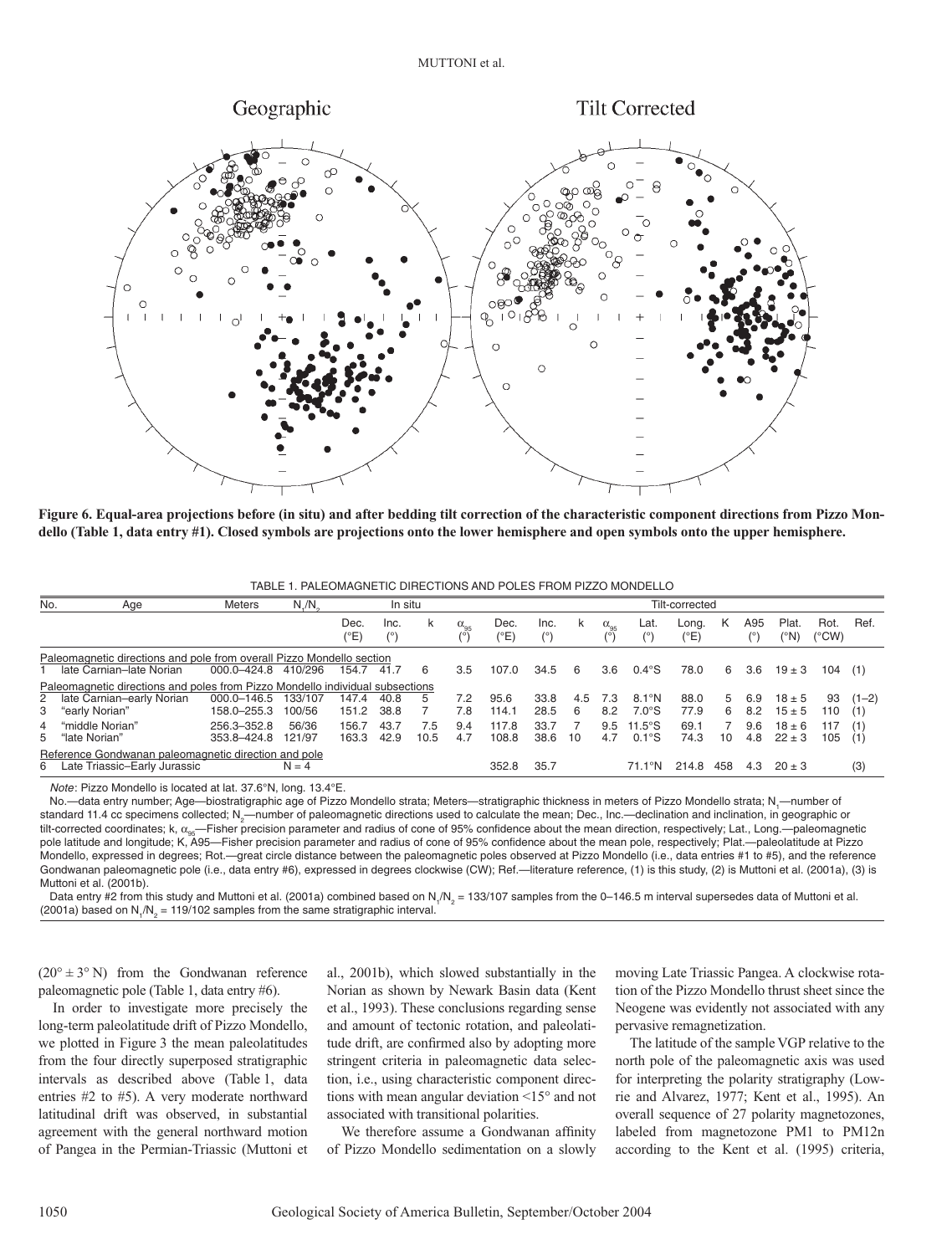

**Figure 7. The biostratigraphic stage boundaries from Pizzo Mondello were magnetostratigraphically correlated with the Newark APTS. Two correlation options are proposed and discussed: option #1 (left) and option #2 (right). Preference is given to the statistically more realistic option #2, which predicts a conodont Carnian-Norian boundary located within the basal Newark magnetozone E7 at ca. 228–227 Ma. Tuv.—Tuvalian, Alau.—Alaunian, Sev.—Sevatian. C/N is Carnian/Norian; N/R is Norian/Rhaetian. See text for discussion.**

has been established starting at the base of the Cherty Limestone (Fig. 3); delineation of magnetozones PM1 to PM6 is from Muttoni et al. (2001a). Each magnetozone is subdivided into a lower predominantly normal and an upper predominantly reverse portion, in which submagnetozones can be embedded. The conodont Carnian-Norian boundary was placed by Krystyn et al. (2002) at the PM4r/PM5n boundary, whereas the  $\delta^{13}$ C positive shift falls within the upper part of magnetozone PM4n (Fig. 3).

# **MARINE-CONTINENTAL CORRELATIONS**

Continental astrochronology anchored to radiometric dates from the Newark section and marine biostratigraphy and chemostratigraphy

from Pizzo Mondello can be correlated using the global record of polarity reversals for the construction of an integrated Late Triassic time scale.

### **The Late Triassic Newark APTS**

The Newark APTS (Kent et al., 1995; Kent and Olsen, 1999; Olsen and Kent, 1999) was constructed by anchoring a Milankovitch chronostratigraphy to the palynological Triassic-Jurassic boundary located a few meters below the oldest basalt flow of the basin's igneous extrusive zone with collective ages of ca. 199–202 Ma (Sutter, 1988; Dunning and Hodych, 1990; Kent et al., 1995; Olsen et al., 1996; Hames et al., 2000). A 199 ± 0.3 Ma age for the Triassic-Jurassic boundary was also found in ammonite-bearing marine strata from North America (Palfy et al., 1998), which we regard as indistinguishable from the Newark date using realistic error assessments. Based on continental palynology and astrochronology relative to a Triassic-Jurassic boundary age of 202 Ma, the Newark Norian-Rhaetian boundary was correlated to within magnetozone E18 at ca. 208 Ma, whereas the Carnian-Norian boundary was correlated within magnetozone ~E13 at ca. 218 Ma (Kent et al., 1995; Olsen et al., 1996; Kent and Olsen, 1999) (Fig. 7, central). However, correlation of the Newark section with the standard marine stages using palynology requires the acceptance of a complex correlation web connecting the marine strata to the largely continental strata of the Germanic facies, which is then somehow tied across climate belts into the wholly continental Newark. A more direct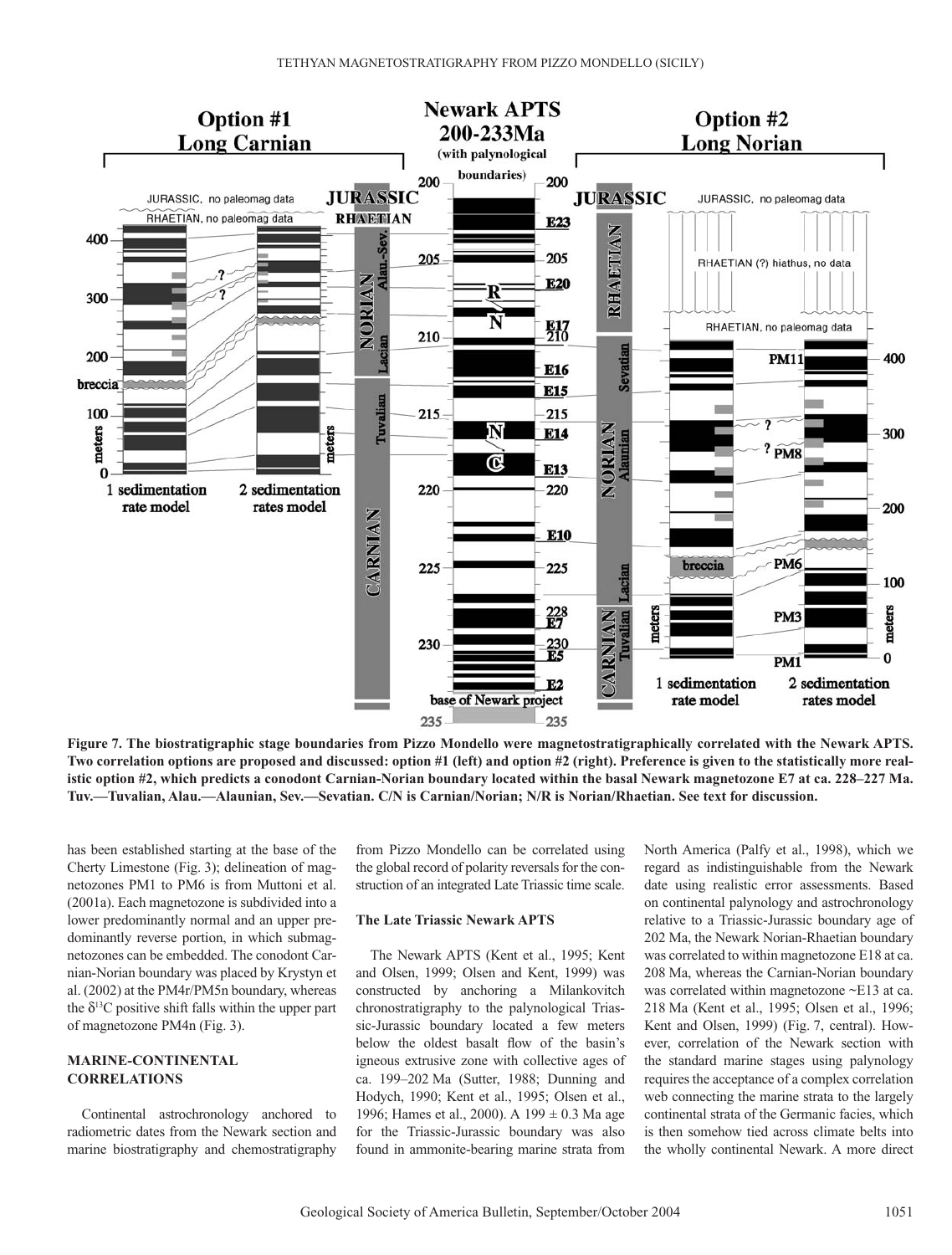method of relating marine stage boundaries with the Newark APTS is magnetostratigraphic correlation of biostratigraphically calibrated sequences from the Tethys marine realm such as Pizzo Mondello.

#### **Previous Magnetostratigraphic Correlations**

Previous marine-continental magnetostratigraphic correlations involving the use of Tethyan marine sections of the Hallstatt facies (i.e., Kavaalani, Bolucektasi Tepe, Kavur Tepe, and Scheiblkogel; Krystyn et al., 2002, and references therein), characterized by very low average sediment accumulation rates, produced ambiguous results, as can be seen by comparing Krystyn et al. (2002) with Channell et al. (2003). The Kavaalani section (Gallet et al., 2000), as a representative example, contains in  $~60$  m the equivalent of  $~18$  m.y. of the Newark sequence (Krystyn et al., 2002; Channell et al., 2003), translating into an average sediment accumulation rate of  $\sim$ 3 m/m.y. Higher (but probably still discontinuous) rates of sediment accumulation characterize the ~120-m-thick Hallstatt section at Silicka Brezova (Channell et al., 2003), which can be expected to yield better magnetostratigraphic resolution. However, even better performance should be derived from Tethyan sections like Pizzo Mondello that are composed of a more expanded type of pelagic deposition not of the Hallstatt type. Pizzo Mondello is three times thicker than the thickest published Hallstatt section of comparable age (i.e., Silicka Brezova; Channell et al., 2003) and seven to ten times thicker than typical Hallstatt sections like Kavaalani. The higher rates of accumulation at Pizzo Mondello resulted from closer proximity to the micrite factory of carbonate platforms and/or deposition in more fertile paleowaters, as testified by the occurrence of pelagic fauna and flora, and by the general absence of hardgrounds.

#### **PIZZO MONDELLO TO NEWARK CORRELATION**

A magnetostratigraphic correlation is usually accomplished by matching polarity patterns of comparable age by eye. Equivocal correlations may arise from (1) presence of localized remagnetizations, (2) age model uncertainties, (3) incomplete recovery of the magnetic polarity pattern (due to stratigraphic gaps or low sampling resolution), or (4) differing patterns of distortion of the polarity pattern as a consequence of variations of sediment accumulation rate. Each of these problematic factors is potentially present at all the Tethyan sections that



**Figure 8. The Pizzo Mondello geomagnetic reversal sequence in linear depth coordinates was slid along the Newark APTS in linear age coordinates maintaining the internal polarity coherency, and a t value was calculated for each of the 16 possible correlation options (t =**   ${\bf R}^*$ sqrt[(N – 2)/(1 –  ${\bf R}^2$ )], where  ${\bf R} =$  linear correlation coefficient, and  ${\bf N}$  = number of match**ing magnetozones in moving window, i.e., 26). Positive (negative) t values refer to positive (negative) slopes of the linear function relating Pizzo Mondello magnetozones thickness to Newark magnetozones duration. According to a Student's t-test, only correlation option #2 has t value significant at 95% confidence. See text for discussion.**

we examined, including Pizzo Mondello. The initial Pizzo Mondello to Newark correlation of Muttoni et al. (2001a) relied on only about onethird of the total magnetostratigraphic sequence of this study. The longer and more diagnostic pattern of polarity reversals that is now available, in conjunction with a statistical correlation method (Lowrie and Alvarez, 1984) that could take into account some of the uncertainty factors listed above, allows us to seek a more optimal Pizzo Mondello to Newark correlation.

#### **Correlation Strategy**

As an initial hypothesis, we assumed that stratigraphic thickness, rather than equal biozone duration (Krystyn et al., 2002), is a linear proxy of time. The Pizzo Mondello reversal sequence in linear depth coordinates was placed alongside the base of the Newark APTS in linear age coordinates. A linear correlation coefficient (R) relating the thickness of each of the  $N = 26$  complete Pizzo Mondello magnetozones to the duration of the correlative Newark magnetozones was calculated, from which a t value was derived  $[t = R^*sqrt((N-2)/(1 - R^2))$ , where R is the linear correlation coefficient, and N is the number of matching magnetozones in the moving window, i.e., 26]. The Pizzo Mondello sequence was then slid by two polarity zones along the Newark APTS (in order to maintain internal polarity consistency in correlation), R and t were recalculated, and the exercise was repeated until all 16 possibilities were explored (Fig. 8).

Two options prove to have the highest correlation coefficient. In option #1, the base of Pizzo Mondello correlates to the middle part of the Newark APTS (essentially as argued by Muttoni et al., 2001a), whereas in option #2, the base of Pizzo Mondello starts near the base and extends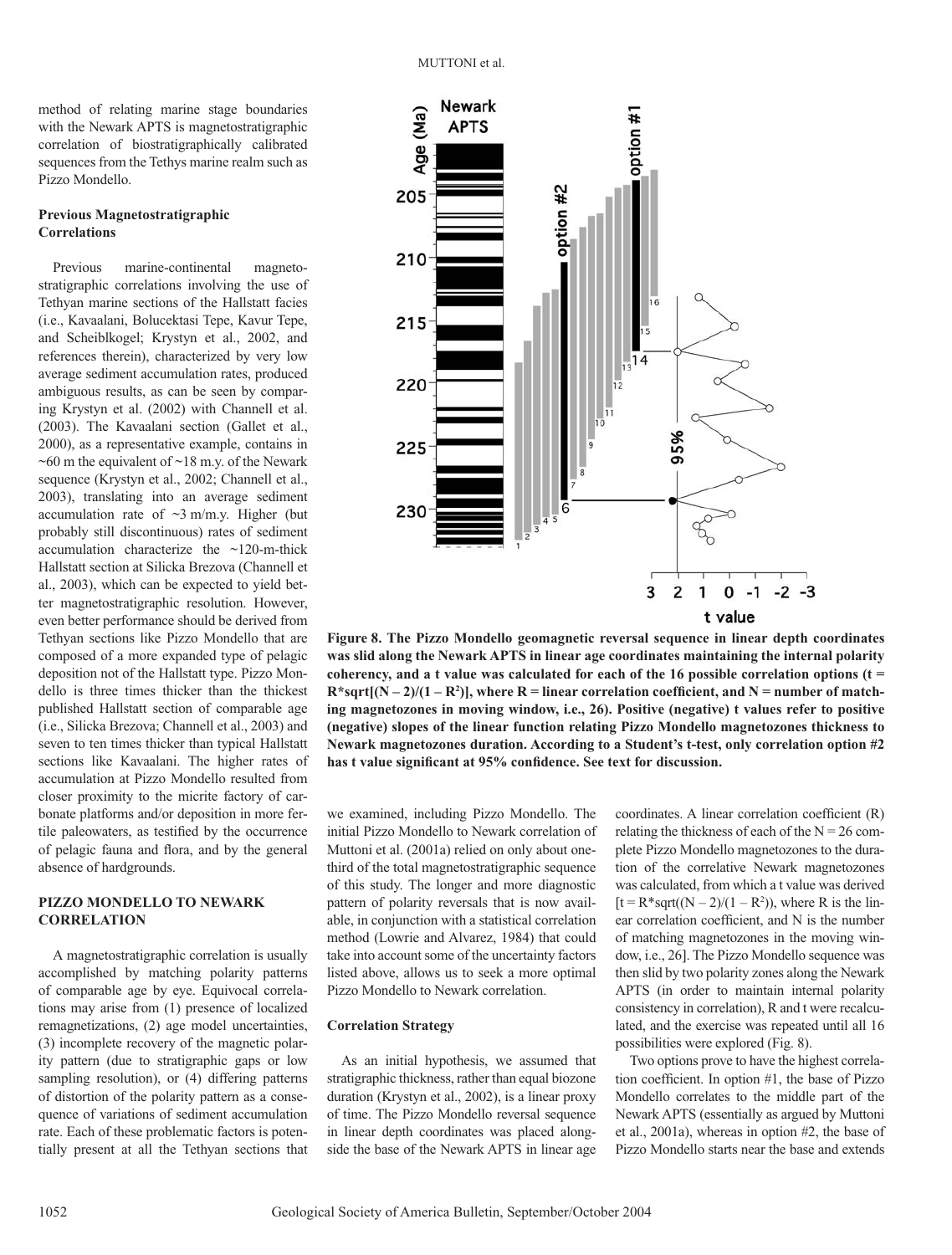

**Figure 9. Age vs. depth plot of correlation option #1 (A) and option #2 (B). Sloping lines are average sediment accumulation rates. The breccia level of unit (iii) is associated with an increase (option #1) or decrease (option #2) of average accumulation rates. The general reasoning that more nodular limestones (e.g., above breccia) have lower sedimentation rates than well-bedded limestones (e.g., below breccia) seems to support correlation option #2.**

up to the upper-middle part of the Newark APTS (essentially as argued by Channell et al., 2003). From a strict statistical viewpoint, option #2 is more robust than option #1. For  $N = 26$  (the number of matching reversals in the moving window) each correlation has 24 degrees of freedom; a Student's t-test shows that only correlation coefficients with a t value larger than 2.06 are significant at the 95% level. Of the two optimum correlations only option #2 matches are significant (Fig. 8;  $t = 2.17$ ), whereas option #1 has  $t = 2.01$  and is just barely not significant.

In order to improve the visual correlation, we relaxed the assumption that the sediment accumulation rate at Pizzo Mondello was constant and allowed a single change across the breccia level of unit (iii). The breccia is an obvious discontinuity that separates the Cherty Limestone section into two portions with different main lithological characters, which realistically may have different accumulation rates (compare the lithologic description of unit [ii] and unit [iv]). A two-rate accumulation model for Pizzo Mondello was therefore generated for both correlation options (Fig. 7), which are now discussed as the likely alternative end members with very different (and testable) implications for Triassic chronostratigraphy.

#### **Option #1—Long Carnian**

The late Carnian–early Norian part of this correlation (Fig. 7, left) is essentially the same as in Muttoni et al. (2001a). This correlation suggests that the Carnian-Norian boundary at Pizzo Mondello, approximated by conodonts or a  $\delta^{13}$ C proxy, has an age of ca. 213 Ma and, assuming that the base of the Newark section (ca. 233 Ma) is still Carnian, implies that the Carnian has a duration of at least 20 m.y. The Rhaetian is much shorter than originally proposed by Olsen and Kent (1999) and has a duration similar to that proposed by Krystyn et al. (2002) on the basis of a Newark-marine correlation using a compilation of Hallstatt data.

Option #1 also implies an abrupt increase in sedimentation rate across the breccia level of unit (iii) at Pizzo Mondello, from values of  $\sim$ 14 m/m.y. to ~43m/m.y. (Fig. 9A).

#### **Option #2—Long Norian**

With this correlation (Fig. 7, right), the Pizzo Mondello stratigraphy straddles the Newark APTS from about magnetozone E5 at the base to about magnetozone E17n at the top. This correlation implies that a large portion of the Newark APTS is Norian in age, i.e., ~20 m.y. in duration, and that the Rhaetian may have a duration  $(6 \, \text{m} \cdot \text{y})$  similar to that originally proposed by Olsen and Kent (1999) (Fig. 7). The correlation of Krystyn et al. (2002) between the Newark APTS and the Hallstatt record is similar to option #2 as far as the general position of the conodont Carnian-Norian boundary is concerned, but differs from option #2 in the position of the Norian-Rhaetian boundary and the duration of the Rhaetian, which is similar to the very short ( $\sim$ 2 m.y.) duration derived from option #1 described above. The correlation of Channell et al. (2003) between the Newark APTS and the Hallstatt record is similar to option #2 in the positions of both the Carnian-Norian and the Norian-Rhaetian boundaries.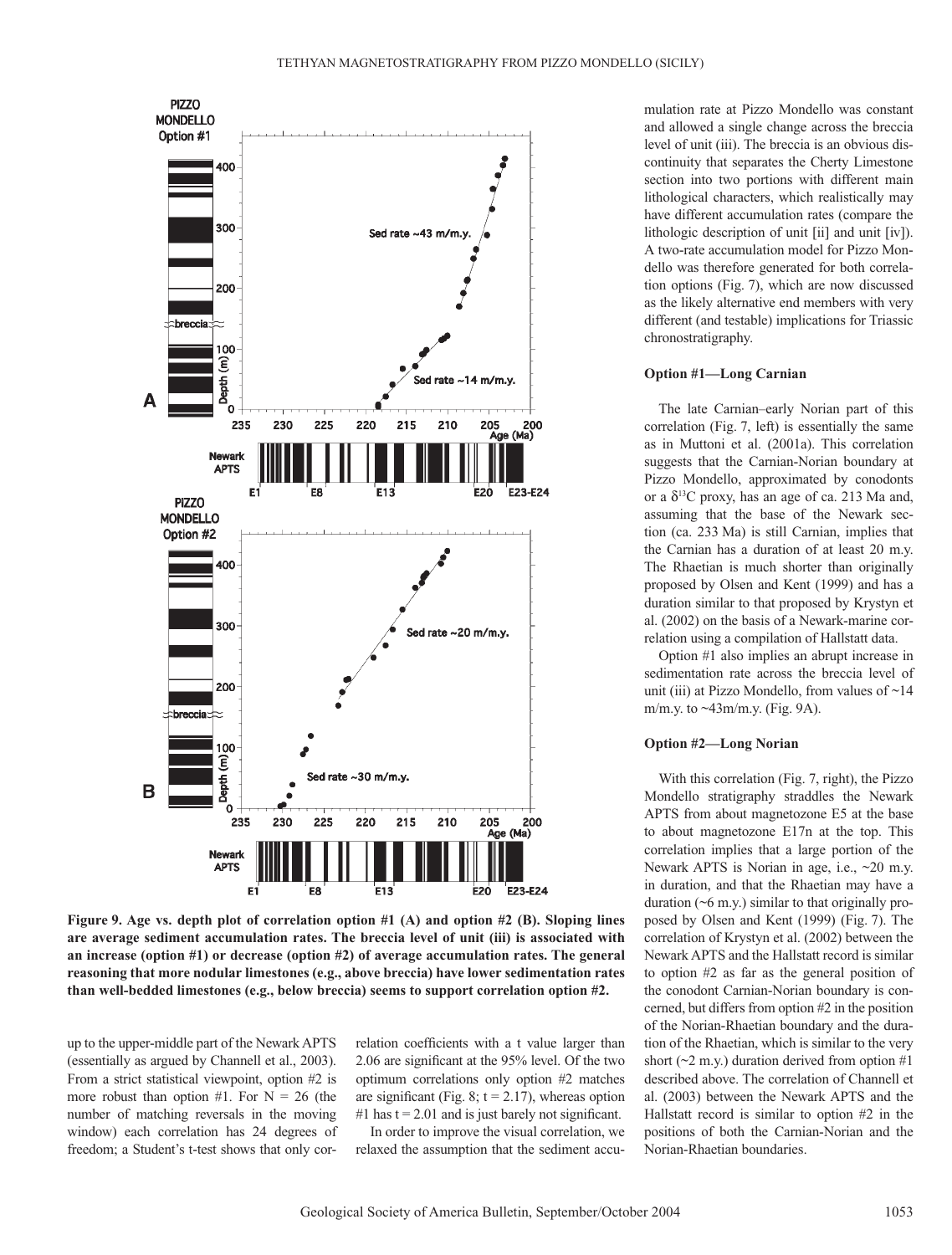Option #2 implies smoother average values of sediment accumulation rate at Pizzo Mondello, with only a minor decrease across the breccia level of unit (iii) from  $\sim$ 30 to  $\sim$ 20 m/m.y. (Fig. 9B).

#### **TOWARD AN INTEGRATED LATE TRIASSIC TIME SCALE**

Between the two possible correlations described above, preference is given to option #2, which, at least from a statistical viewpoint, is somewhat better founded than option #1. Moreover, the more nodular nature of bedding planes above the breccia level of unit (iii) would qualitatively predict lower sedimentation rates than below the breccia level where beds are evenly bedded, again in agreement with the option #2 correlation (Fig. 9B).

A Late Triassic time scale, biostratigraphically calibrated using marine fossils, is constructed by adopting Pizzo Mondello to Newark correlation option #2 (Fig. 10). This time scale is characterized by (1) a Carnian restricted to the basal portion of the Newark APTS (and presumably extending below it); (2) a conodont Carnian-Norian boundary, or its  $\delta^{13}C$ proxy, located within Newark magnetozone  $\sim$ E7 at ca. 228–227 Ma (Figs. 10 and 11); (3) a Norian that becomes the longest stage of the Triassic with a minimum duration of  $\sim$ 20 m.y., from ca. 228–227 to ca. 208 Ma; (4) a Rhaetian with duration  $(6 \, \text{m.y.})$  possibly similar to the original palynological and astrochronological estimate of Olsen and Kent (1999); (5) a Triassic-Jurassic boundary at ca. 202 Ma based on radiometric dates from the Newark Basin. Some caution should nevertheless be maintained with respect to the Pizzo Mondello to Newark magnetostratigraphic correlation in the Carnian because the lower part of the Newark sequence is in fluvial facies where the polarity signature is in general less well established and the dating is based on extrapolation from the overlying lacustrine facies (Kent et al., 1995).

These conclusions are supported by correlation of Pizzo Mondello magneto-biostratigraphy with the coeval magneto-biostratigraphic sequence from the ~120-m-thick Silicka Brezova composite section of Channell et al. (2003) (Fig. 10). In the Lower Trench and Massiger Hellkalk Quarry individual sections that constitute the lower part of the composite section at Silicka Brezova, the level containing the Carnian-Norian boundary—based on the first occurrence of conodont *Norigondolella navicula,* which was not found at Pizzo Mondello—is located at the SB-3n.3n/SB-3r polarity reversal (Fig. 11). This level is in substantial agreement with the conodont boundary at Pizzo

Mondello as defined by Krystyn et al. (2002) at the PM4r/PM5n polarity reversal, and is virtually coincident with the  $\delta^{13}$ C isotope shift located at Pizzo Mondello in the uppermost part of magnetozone PM4n (Fig. 11). All these Carnian-Norian boundary events fall within Newark magnetozone E7 at 228–227 Ma. In the Carnian interval below magnetozone PM4r at Pizzo Mondello (SB-3r at Silicka Brezova and E7r at Newark), we propose an alternative correlation to Channell et al.'s (2003) that brings into closer agreement the relative thickness of magnetozones without violating any evident biostratigraphic constraint. This consists essentially in correlating the well-defined magnetozone PM2r at Pizzo Mondello to SB-2r (Fig. 11), and not to the single-sample-based, and therefore dubious, magnetozone SB-3n.2r, which, according to Channell et al. (2003), should also correspond to the relatively thick magnetozone E5r in the Newark sequence.

At Norian levels at Silicka Brezova, after a sedimentologically complicated and largely unsampled Alaunian, the Alaunian-Sevatian boundary, based on the first occurrence of conodont *Mokina bidentata,* at present not identified at Pizzo Mondello, seems to be located within magnetozone SB-9r, correlative with magnetozone PM10r at Pizzo Mondello and E15r at ca. 213 Ma in the Newark sequence (Fig. 10).

A Carnian-Norian boundary at ca. 228– 227 Ma may seem anomalously old with respect to estimates given in a time scale of a recent publication (Gradstein et al., 1995). However, it is not obvious that any of the controlling dates listed in Gradstein et al. (1995) would exclude an age significantly older than the cited 220.7  $(\pm 4.4)$  Ma estimate for this boundary. Items NDS170, NDS171, and NDS178R used by Gradstein et al. (1995) are based on K-Ar dates on igneous rocks in British Columbia that were intruded into host rocks with rather loose stratigraphic constraints, e.g., pre-Norian (?) for NDS170 at  $221 \pm 6$  Ma, Carnian or younger for NDS171 at  $220 \pm 5$  Ma, and Norian or younger for NDS178R at  $215.7 \pm$ 2.7 Ma (Odin, 1982), whereas the  $215.8 \pm 5$  Ma date for item PTS160, based on U-Pb dates on pitchblende ores from the Petrified Forest and Moss Back Members of the Chinle Formation (see Webb, 1981), was referred to as Carnian although these members of the Chinle are now regarded as Norian in age (Lucas, 1993), and the date must be postdepositional to some degree in any case. Therefore, the most than can be said, according to available radiometric age constraints, is that the Carnian-Norian boundary should be older than ca. 216 Ma and could be as old as ca. 228–227 Ma.

#### **Extension below the Base of the Newark Sequence**

In order to place the Pizzo Mondello to Newark correlation in a broader age context and to estimate the duration of the Carnian Stage, whose base is not identified in the Newark APTS, we discuss available chronostratigraphic and geochronologic data also for the Middle Triassic (Fig. 10). A Ladinian-Carnian boundary at ca. 235 Ma is derived from U-Pb data and field observation from the upper Ladinian granites at Predazzo in the southern Alps. This intrusion, dated at 237.3 (+0.4/–1.0) Ma (Brack et al., 1997), postdates the Ladinian Buchenstein Beds with a youngest U-Pb age of 238.0 (+0.4/ –0.7) Ma (Mundil et al., 1996), and predates the sediments of the Wengen volcanosedimentary group and the San Cassiano Formation, which, toward the top, contain the Ladinian-Carnian boundary (Broglio Loriga et al., 1999). Therefore, the Ladinian-Carnian boundary should be just a few m.y. younger than ca. 237 Ma (P. Brack, 2003, personal commun.). The dates employed by Gradstein et al. (1995) are generally poorly constrained and do not exclude an age older than the 227.4  $(\pm 4.5)$  Ma cited for the Ladinian-Carnian boundary. For example, item NDS201 (Monzoni intrusive of the Southern Alps) has scattered dates of 214–245 Ma and is in any case Ladinian in age and not Carnian (as reported by Odin, 1982), because it is coeval with the Predazzo granites whereas Carnian item NDS193 (Sugars Basalts of Australia) has scattered ages as old as  $232 \pm 7$  Ma (Odin, 1982).

With a Ladinian-Carnian boundary at ca. 235 Ma, and adopting correlation option #2, the Carnian Stage is  $\sim$ 7 m.y. long and straddles a gap in magnetostratigraphic data between the base of the Newark APTS (Tuvalian?) and the top of the Tethyan composite scale (basal Cordevolian; Broglio Loriga et al., 1999). Finally, the Early and Middle Triassic have, as a whole, a duration equal to only about one-half of the Late Triassic or about one-third of the entire Triassic (Fig. 10).

## **GEOCHRONOLOGIC IMPLICATIONS FOR THE NEWARK APTS**

With a Carnian-Norian boundary in Newark magnetozone E7 at an age of 228–227 Ma, the Conewagian land vertebrate faunichron of Huber et al. (1993) in the Newark Basin, as well as the correlative Adamanian and Ischigualastian faunichrons (Lucas, 1998), previously regarded as (late) Carnian in age (Lucas, 1998), would be placed into the (early) Norian (Fig. 10). Similarly, the New Oxford–Lockatong palynofloral zone in the Newark Basin, regarded as (late)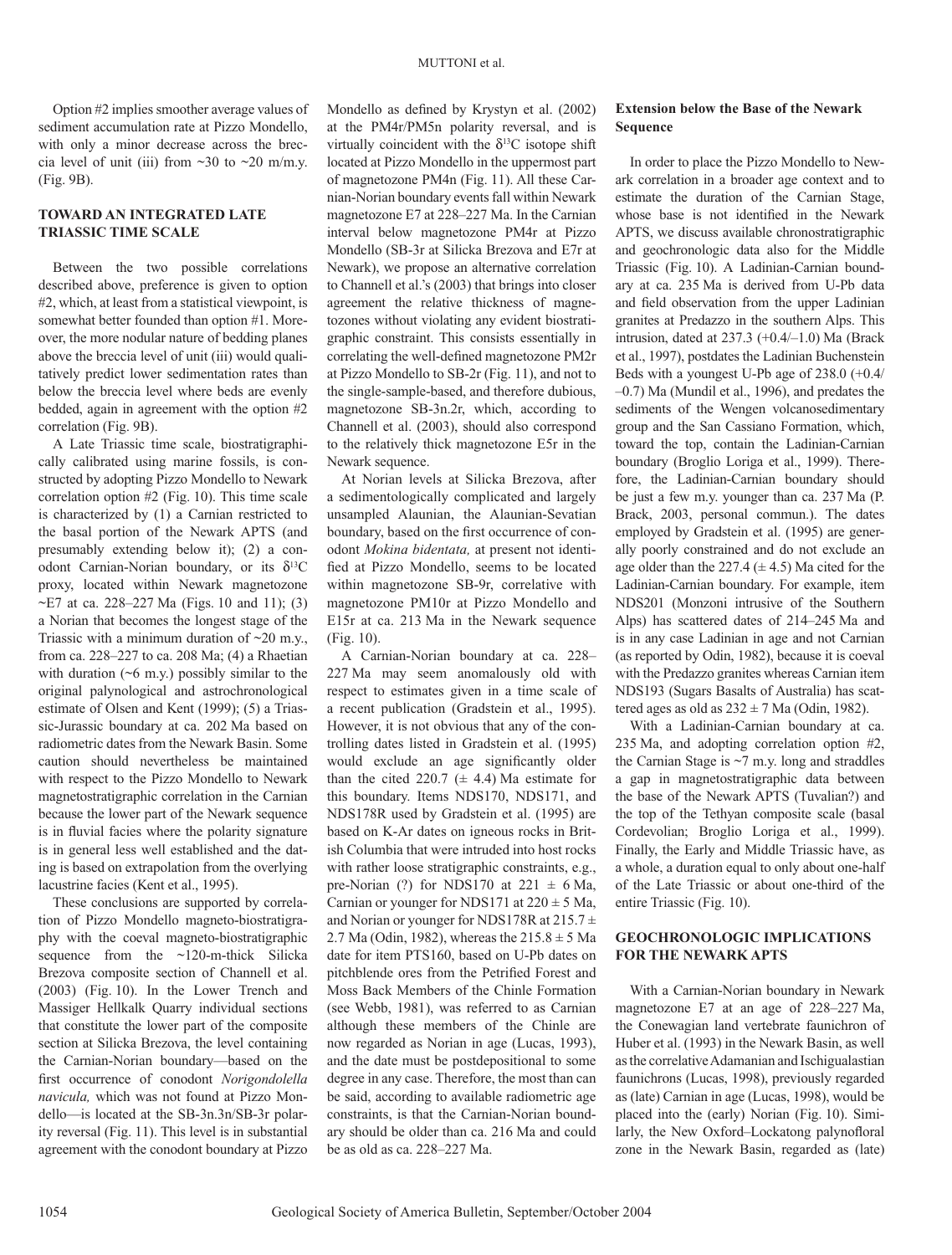

Geological Society of America Bulletin, September/October 2004 1055

**the Ladinian-Carnian (Middle-Late Triassic) boundary at ca. 235 Ma. Cor.—Cordevolian, Jul.—Julian, Alaun.—Alaunian, Sevat.—Sevatian.**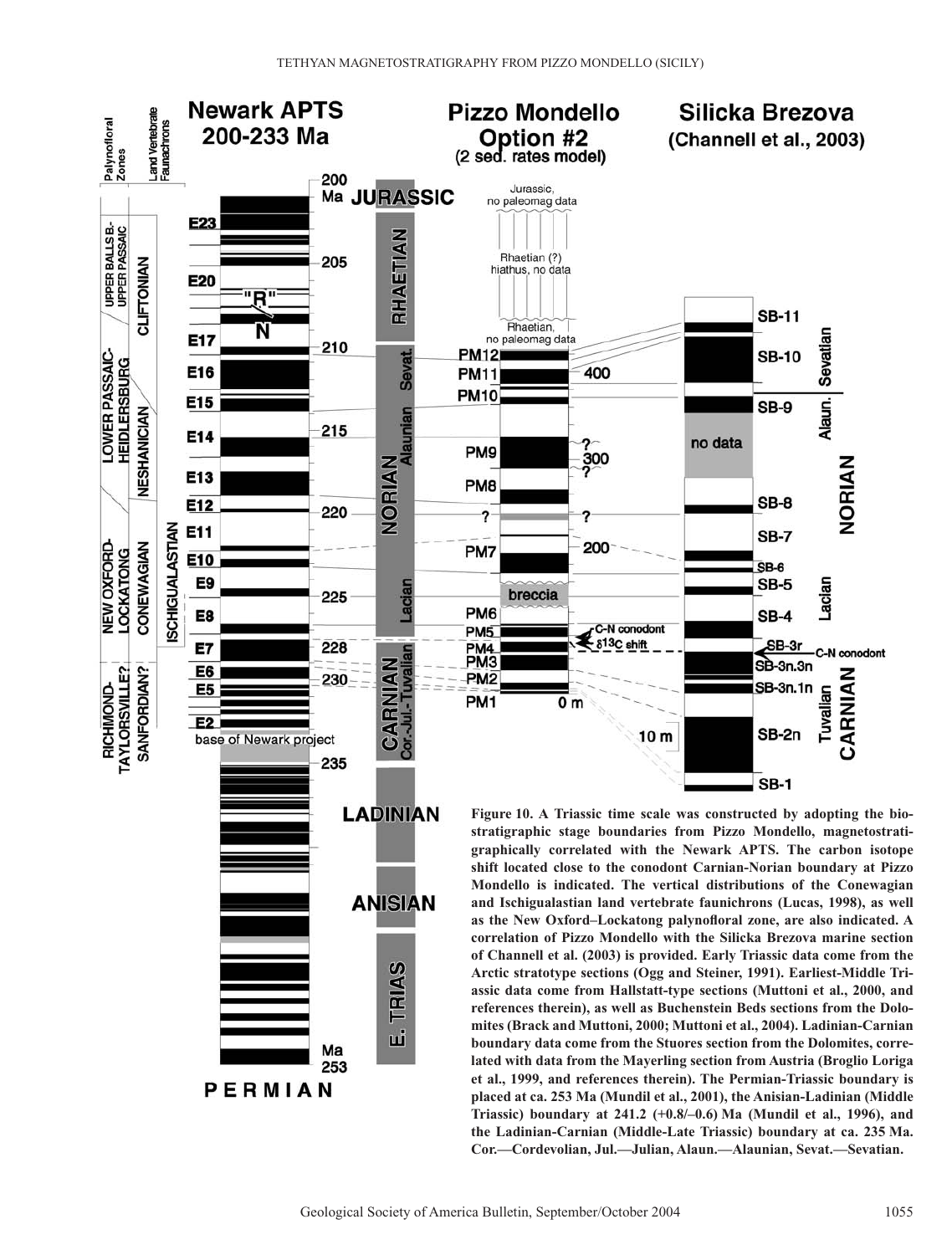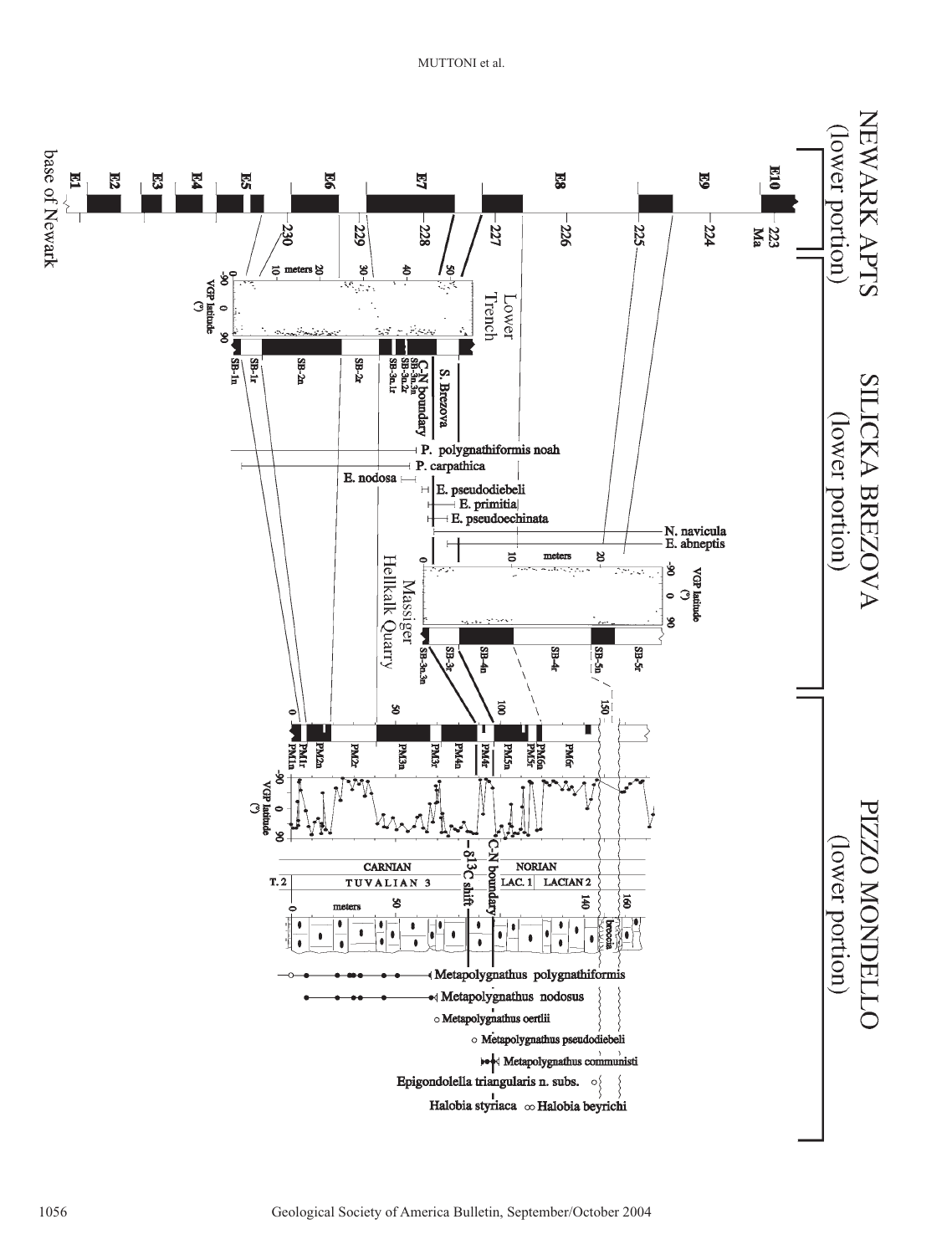**Figure 11. Detailed correlation between the lower parts of the Pizzo Mondello section, Silicka Brezova composite section (Channell et al., 2003), and the Newark APTS. The lower part of the Silicka Brezova composite section containing the Carnian-Norian boundary is composed of the Lower Trench and Massiger Hellkalk Quarry individual sections. The Carnian-Norian boundary falls within Newark magnetozone E7 at 228–227 Ma. See text for discussion.**

Carnian in age (Cornet, 1993), would become Norian in age. It is important to note that the palynological data for the New Oxford–Lockatong palynofloral zone are in fact compatible with either a late Carnian or Norian age and lack definitive Carnian taxa such as *Camerosporites secatus* (e.g., Litwin and Skog, 1991).

Krystyn et al. (2002) questioned the validity of the Newark astrochronology. On the basis of a marine-continental correlation similar to option #2 but assuming the Gradstein et al. (1995) age of 220.7  $\pm$  4.4 Ma for the Carnian-Norian boundary, these authors concluded that there was a need to modify the duration of the (404 k.y.) McLaughin cycles in the Newark sequence. Recalling that the controlling dates listed in Gradstein et al. (1995) do not exclude an age significantly older than  $220.7 \pm 4.4$  Ma for the Carnian-Norian boundary, we also point out that there is independent evidence that the Newark astrochronology is substantially correct. The Ischigualastian land vertebrate faunichron mostly overlies a tuff with an Ar-Ar date of  $227.8 \pm 0.3$  Ma (Rogers et al., 1993). This numerical age is compatible with the Newark astronomical age estimate for the base of the correlative Conewagian land vertebrate faunichron (Fig. 11). There is thus no basis to modify the duration of the Newark McLaughin cycles.

#### **CONCLUSIONS**

Biostratigraphic and chemostratigraphic data from the expanded Tethyan marine section at Pizzo Mondello were correlated magnetostratigraphically with the Newark APTS for development of an integrated Late Triassic time scale.

One of the most prominent features observed in the carbon isotope curve at Pizzo Mondello is a positive shift of ~0.8‰ located at meter level 84.5 within the upper part of magnetozone PM4n. This shift is located 12.5 m below the interval containing the conodont Carnian-Norian boundary of Krystyn et al. (2002), and almost exactly in the middle part of the conodont Carnian-Norian boundary interval of Muttoni et al. (2001a).

The favored Pizzo Mondello to Newark correlation (option #2) predicts a conodont Carnian-Norian boundary, and its  $\delta^{13}C$  proxy, located within the basal Newark magnetozone E7 at ca. 228–227 Ma (adopting Newark

astrochronology). This correlation predicts a Norian with an astrochronological duration of  $\sim$ 20 m.y., from ca. 228–227 to ca. 208 Ma, and a Rhaetian of duration (~6 m.y.) similar to the original palynological and astrochronological estimate of Olsen and Kent (1999). Correlation option #2 is preferred to the statistically less realistic option #1 as well as the Krystyn et al. (2002) correlation, both predicting an extremely short Rhaetian. Correlation option #2 is virtually the same as Silicka Brezova–Newark correlation of Channell et al. (2003).

The Newark Basin astrochronology appears to be substantially correct because it predicts an age of ca. 228–227 Ma for the base of the Conewagian vertebrate faunichron that closely matches the Ar-Ar date associated with the correlative Ischigualastian faunichron from South America. Many of the available radiometric age data used in recent compilations to construct a Late Triassic time scale (e.g., Gradstein et al., 1995) are generally of poor quality or uncertain stratigraphic context and do not contradict a Carnian-Norian boundary age of ca. 228–227 Ma.

We propose Pizzo Mondello as a global stratigraphic section and point for the base of the Norian. Pizzo Mondello is a well-exposed and easily accessible section with a high degree of stratigraphic continuity of strata in strict stratigraphic superposition and relatively high rates of sedimentation (20–30 m/m.y.); it is provided with age-diagnostic conodonts, whereas early findings of ammonoids (Gemmellaro, 1904) allow the possibility to erect also a robust ammonoid-based biostratigraphy. Pizzo Mondello is also provided with a relatively complete chemostratigraphic record, useful to pin down globally the biostratigraphic Carnian-Norian boundary, as well as numerical age control, derived from magnetostratigraphic correlation with the Newark APTS.

#### **ACKNOWLEDGMENTS**

Cristina Osete is thanked for laboratory analysis on many of the Pizzo Mondello samples. Ramon Egli is thanked for the prepublication use of his programs for computing coercivity spectra. Lamont-Doherty Earth Observatory contribution #6521.

#### **REFERENCES CITED**

Bellanca, A., Di Stefano, E., Erba, E., Neri, R., and Pirini-Raddrizzani, C., 1993, Ritrovamento di calcisfere e

nannofossili calcarei in terreni carnici della Sicilia: Paleopelagos, v. 3, p. 95–100.

- Bellanca, A., Di Stefano, P., and Neri, R., 1995, Sedimentology and isotope geochemistry of Carnian deep-water marl/limestone deposits from the Sicani Mountains, Sicily: Environmental implications and evidence for a planktonic source of lime mud: Palaeogeography, Palaeoclimatology, Palaeoecology, v. 114, p. 111-129.
- Brack, P., and Muttoni, G., 2000, High-resolution magnetostratigraphic and lithostratigraphic correlations in Middle Triassic pelagic carbonates from the Dolomites (northern Italy): Palaeogeography, Palaeoclimatology, Palaeoecology, v. 161, p. 361–380.
- Brack, P., Mundil, R., Oberli, F., Meier, M., and Rieber, H., 1997, Biostratigraphic and radiometric age data question the Milankovitch characteristics of the Latemar cycle (Southern Alps, Italy): Reply: Geology, v. 25, p. 471–472.
- Broglio Loriga, C., Cirilli, S., de Zanche, V., di Bari, D., Gianolla, P., Laghi, G.F., Lowrie, W., Manfrin, S., Mastandrea, A., Mietto, P., Muttoni, G., Neri, C., Posenato, R., Reichichi, M., Rettori, R., and Roghi, G., 1999, The Prati di Stuores/Stuores Wiesen Section (Dolomites, Italy): A candidate Global Stratotype Section and Point for the base of the Carnian stage: Rivista Italiana di Paleontologia e Stratigrafia, v. 105, p. 37–78.
- Buratti, N., and Carrillat, A., 2002, Palynostratigraphy of the Mufara Formation (Middle-Upper Triassic, Sicily): Rivista Italiana di Paleontologia e Stratigrafia, v. 108, p. 101–117.
- Channell, J.E.T., Kozur, H.W., Sievers, T., Mock, R., Aubrecht, R., and Sykora, M., 2003, Carnian-Norian bio-magnetostratigraphy at Silicka Brezova (Slovakia): Correlation to other Tethyan sections and to the Newark Basin: Paleogeography, Palaeoclimatology, Palaeoecology, v. 191, p. 65–109.
- Coplen, T.B., 1996, New guidelines for reporting stable hydrogen, carbon and oxygen isotope-ratio data: Geochimica et Cosmochimica Acta, v. 60, p. 3359–3360.
- Cornet, B., 1993, Applications and limitations of palynology in age, climatic, and paleoenvironmental analyses of Triassic sequences in North America: New Mexico Museum of Natural History and Science Bulletin, v. 3, p. 75–93.
- De Capoa Bonardi, P., 1985, Halobia zones in the pelagic Late Triassic sequences of the Central Mediterranean area (Greece, Yugoslavia, Southern Apennines, Sicily): Bolletino della Societá Paleontological Italiana, v. 23, p. 91–102.
- Di Stefano, P., 1990, The Triassic of Sicily and the Southern Apennines: Bolletino della Societá Geoligica Italiana, v. 109, p. 21–37.
- Di Stefano, P., and Gullo, M., 1997, Late Paleozoic–Early Mesozoic stratigraphy and paleogeography of Sicily, *in* Catalano, R., ed., Timescales and basin dynamics: Sicily, the adjacent Mediterranean and other natural laboratories: Palermo, Eurobasin School, June 7–13, 1997, Field Workshop Guide Book, p. 87–99.
- Dunning, G.R., and Hodych, J.P., 1990, U/Pb zircon and baddeleyite ages for the Palisades and Gettysburg sills of the northeastern United States: Implications for the age of the Triassic/Jurassic boundary: Geology, v. 18, p. 795–798.
- Egli, R., 2004, Analysis of the field dependence of remanent magnetization curves: Journal of Geophysical Research (in press).
- Gallet, Y., Besse, J., Krystyn, L., Marcoux, J., Guex, J., and Theveniaut, H., 2000, Magnetostratigraphy of the Kavaalani section (southwestern Turkey): Consequence for the origin of the Antalya Calcareous Nappes (Turkey) and for the Norian (Late Triassic) magnetic polarity timescale: Geophysical Research Letters, v. 27, p. 2033–2036.
- Gallet, Y., Krystyn, L., Besse, J., and Marcoux, J., 2003, Improving the Upper Triassic numerical time scale from cross-correlation between Tethyan marine sections and the continental Newark Basin sequence: Earth and Planetary Science Letters, v. 212, p. 255–261.
- Gemmellaro, G.G., 1904, I cefalopodi del Trias superiore della regione occidentale della Sicilia: Giornale di Scienze Naturali ed Economiche, v. 24, p. 1–319.
- Gradstein, F.M., Agterberg, F.P., Ogg, J.G., Hardenbol, J., Veen, P.V., Thierry, J., and Huang, Z., 1995, A Triassic,